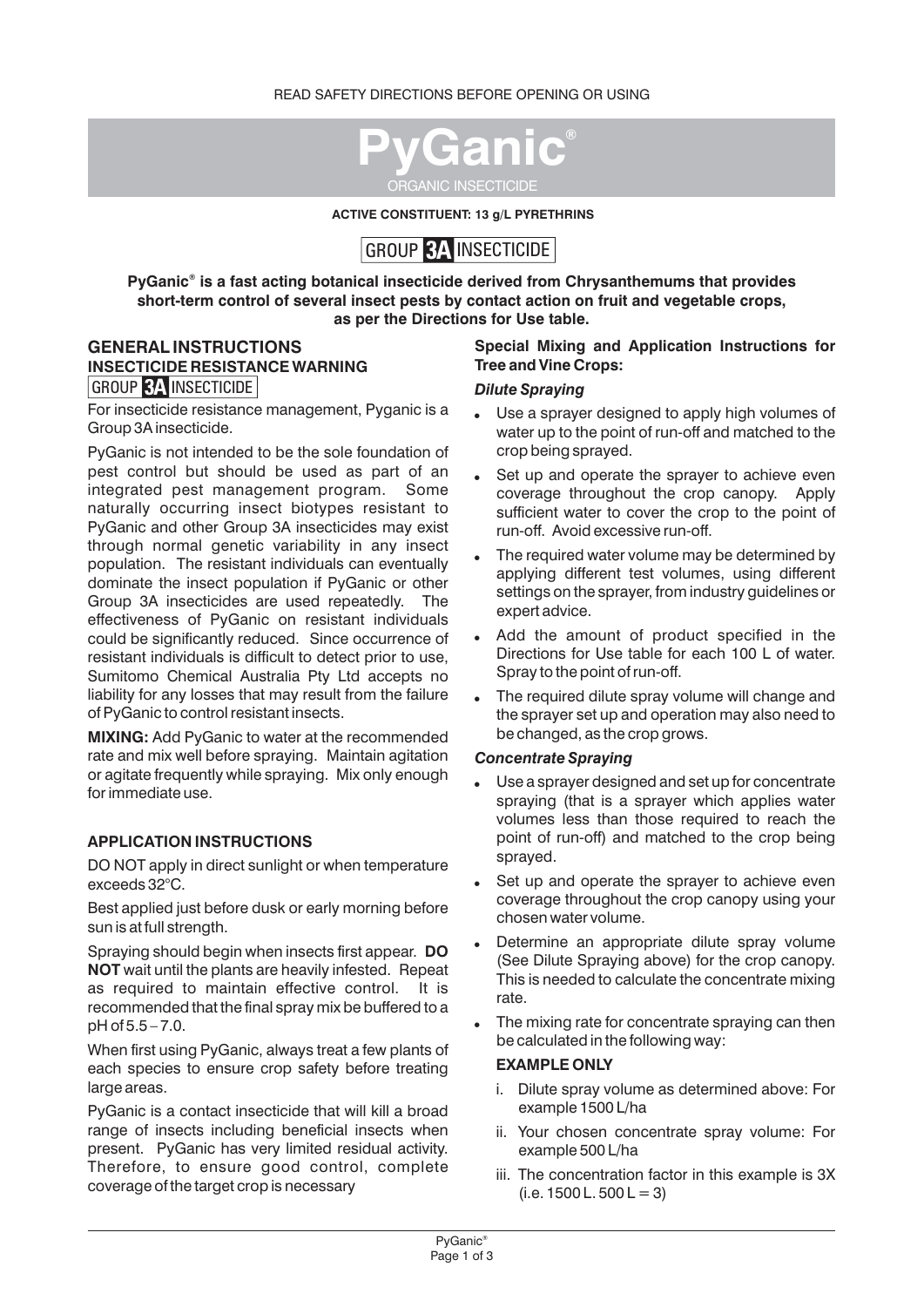

- iv. If the dilute label rate is 150 mL/100 L, then the concentrate rate becomes 3 x 150, that is 450 mL/100 L of concentrate spray.
- ! The chosen spray volume, amount of product per 100 L of water, and the sprayer set up and operation may need to be changed as the crop grows.
- For further information on concentrate spraying, users are advised to consult relevant industry guidelines, undertake appropriate competency training and follow industry Best Practices.

## **COMPATIBILITY:**

**DO NOT** mix PyGanic with lime sulphur, Bordeaux mixture or any other alkaline materials. This product may be tank mixed with other insecticides, acaricides, fungicides, adjuvants, and wetting agents. This application should conform to accepted precautions and directions for both products. Tank mix applications must be made in accordance with the more restrictive of label limitations and precautions. No label application rates may be exceeded. This product cannot be mixed with any product with label prohibitions against such use.

Prior to tank mixing, conduct a small-scale physical compatibility test using the proper proportions of products and water to ensure the physical compatibility of the mixture.

#### **RE-ENTRY PERIOD**

**DO NOT** re-enter treated area until the spray has dried, approximately 15 minutes after the application.

#### **PROTECTION OF WILDLIFE, FISH, CRUSTACEANS AND ENVIRONMENT**

Toxic to fish and other aquatic organisms. **DO NOT** contaminate streams, rivers or waterways with the chemical or used containers.

#### **PROTECTION OF LIVESTOCK**

Dangerous to bees. **DO NOT** spray any plants in flower while bees are foraging.

## **STORAGEAND DISPOSAL**

Triple-rinse containers before disposal. Add rinsings to spray tank. **DO NOT** dispose of undiluted chemicals on site. If recycling, replace cap and return clean containers to recycler or designated collection point.

If not re-cycling, break, crush, or puncture and deliver empty container to an approved water management facility. If an approved waste management facility is not available, bury the empty packaging 500 mm below the surface in a disposal pit specifically marked and set up for this purpose, clear of waterways,

desirable vegetation and tree roots, in compliance with relevant local, state or territory government regulations. **DO NOT** burn empty containers or product.

#### **SAFETY DIRECTIONS**

May irritate the eyes and skin. Repeated exposure may cause allergic disorders. Sensitive workers should use protective clothing. Avoid contact with eyes and skin. **DO NOT** inhale vapour or spray mist. Wash hands after use.

#### **FIRSTAID**

If poisoning occurs contact a doctor or Poisons Information Centre. Phone Australia 13 11 26.

#### **SAFETY DATASHEET**

Additional information is listed in the Safety Data Sheet (SDS) which can be obtained from Sumitomo Chemical.

#### **IMPORTANT NOTICE**

These goods are to be used only for the purpose and as specified on the label, and are not suitable for any other purpose. To the fullest extent permitted by law, we do not accept or bear any liability on any basis for any loss, damage, cost or expense, arising in any way, directly or indirectly, in connection with the goods.

® PyGanic is a Registered trademark of McLaughlin Gormley King Company

© Sumitomo Chemical Australia Pty Ltd. 2015

AVPMA Approval No.: 59684/xxxxxx

| THIS PRODUCT IS NOT CONSIDERED TO BE A<br>DANGEROUS GOOD UNDER THE AUSTRALIAN CODE<br>FOR THE TRANSPORT OF DANGEROUS GOODS<br>BY ROAD OR RAIL |                                                                                                    |  |  |  |
|-----------------------------------------------------------------------------------------------------------------------------------------------|----------------------------------------------------------------------------------------------------|--|--|--|
| In a Transport Emergency<br><b>Dial 000</b><br><b>Police or Fire Brigade</b>                                                                  | <b>SPECIALIST ADVICE</b><br><b>IN EMERGENCY ONLY</b><br>ALL HOURS - AUSTRALIA WIDE<br>1800 024 973 |  |  |  |